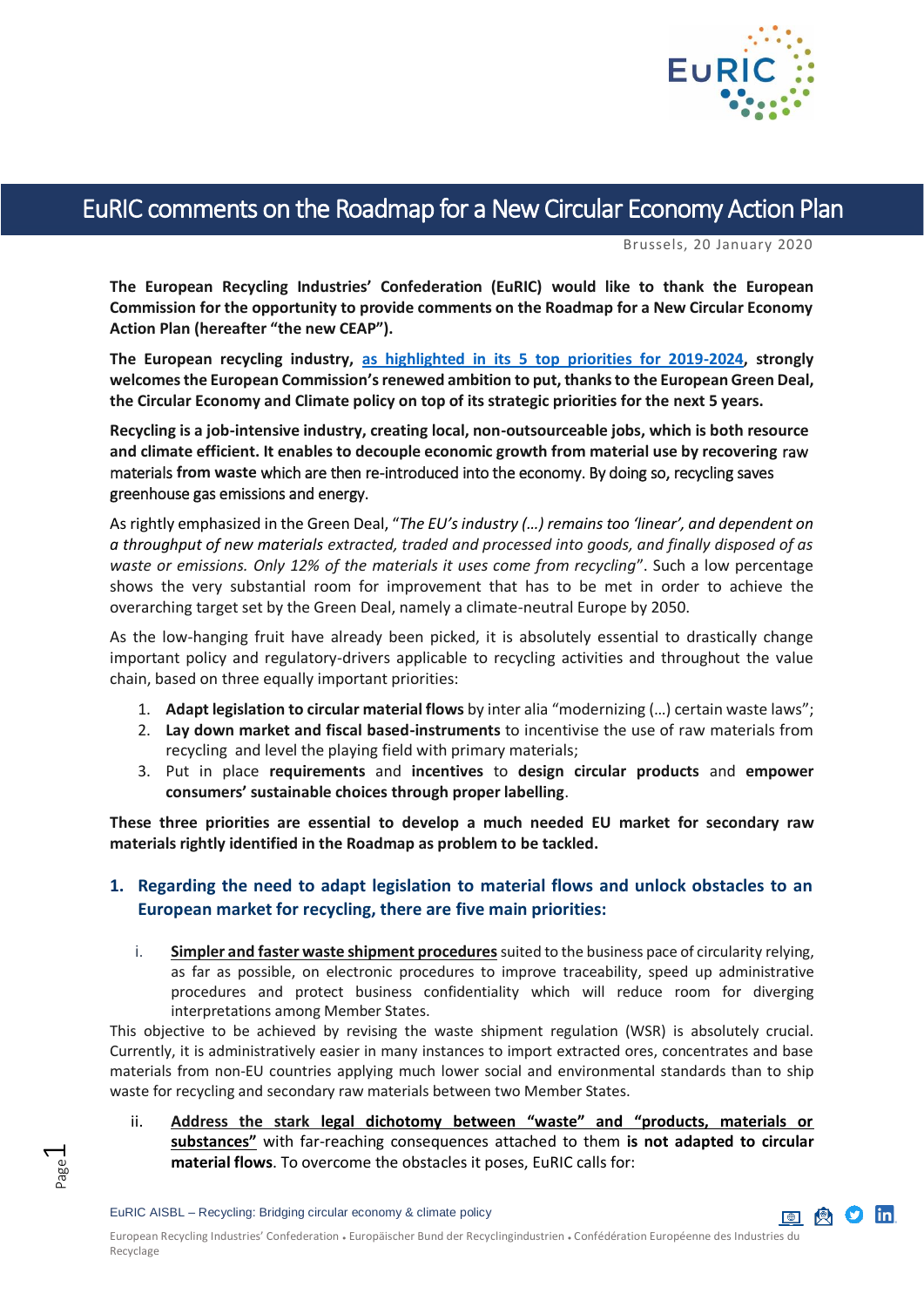

- $\Rightarrow$  **Harmonized EU end-of-waste criteria** in particular for recovered paper, for prepared for reuse textiles or tyre-derived rubber materials to ease cross-border EU market access of recycled materials meeting quality specifications;
- **Mutual recognition of national end-of-waste criteria meeting EU harmonized conditions** by all Member States to boost **the internal market for recycling** as done with goods decades ago;
- Work towards **the creation of a new status of "secondary raw materials"** in the European waste legislation for processed waste meeting industry specifications or quality standards, without prejudice to existing end-of-waste criteria;
- iii. **Improve the interface between waste and chemicals legislation which, in the absence of a systemic and pragmatic approach, represents major obstacles for many value chains to the circular economy.** EuRIC calls in particular for:
	- **A balanced risk-based approach** for waste classification purposes taking into consideration life cycle thinking and overall environmental and socio-economic contributions;
	- **Phasing out substances of concern at design stage** whenever proven better alternatives which do not affect recyclability exist to prevent as much as possible legacy issues;
	- $\Rightarrow$  Expand producers' responsibility to cover the costs of unrecyclable products;
	- $\Rightarrow$  Test methods adapted to waste intrinsically heterogeneous for classification purposes and harmonized in all Member States;
	- **Information for treatment operators suited to recycling operations**. While information on the composition of products is important, the approach taken by the SCIP database is not tailored to the recycling of discarded products, be them simple or complex, which are not recycled on an article per article basis but at industrial scale, thanks to dedicated treatment technologies to recover materials. As a result, information for treatment operators should be made on a stream by stream basis based on physical or digital channels suited to the needs of each value chain (QR-codes, labelling obligations, etc.) instead of setting up a database that will in most cases prove to be of little support to recycling operators:

#### iv. **Striving for a competitive recycling sector in Europe and globally**

- $\Rightarrow$  In a circular economy rightly valuing waste as a resource, enforcing competition principles to the waste management and recycling sector is vital to forbid reserved waste-markets to publicly-owned companies and cross-subsidization;
- **While EuRIC fully supports preventing exports of untreated waste to third countries with sub-standard treatment facilities, it is equally important to ensure that secondary raw materials** – globally priced on commodity markets – **benefit from free and fair trade** which is vital to balance supply and demand and support a market-based circular economy.
- v. **Pragmatic approach to residual waste treatment capacities:** over the last two decades, the recycling industry has heavily invested in technologies (post-treatment facilities, advanced separation and recycling techniques) to increase material recovery and minimize residual waste in order to meet recycling targets. These investments have in some circumstances been done at the expense of short-term profitability given the lack of incentives and requirements to incorporate raw materials from recycling into products. Capacity shortages for treatment through waste to energy (WtE) and disposal of residues from recycling activities have become more acute over the last two years and have sometimes directly impacted recycling operations (temporary closure of facilities due to capacity shortages for WtE accepting residual waste with high calorific value such as RDF / SRF or for final disposal for the mineral fractions). EuRIC, which only represents recycling activities (material recovery), calls for a factbased discussion aiming at quantity and quality-wise short, medium and long-term capacity needs for the treatment and disposal of residues from recycling activities in Europe.

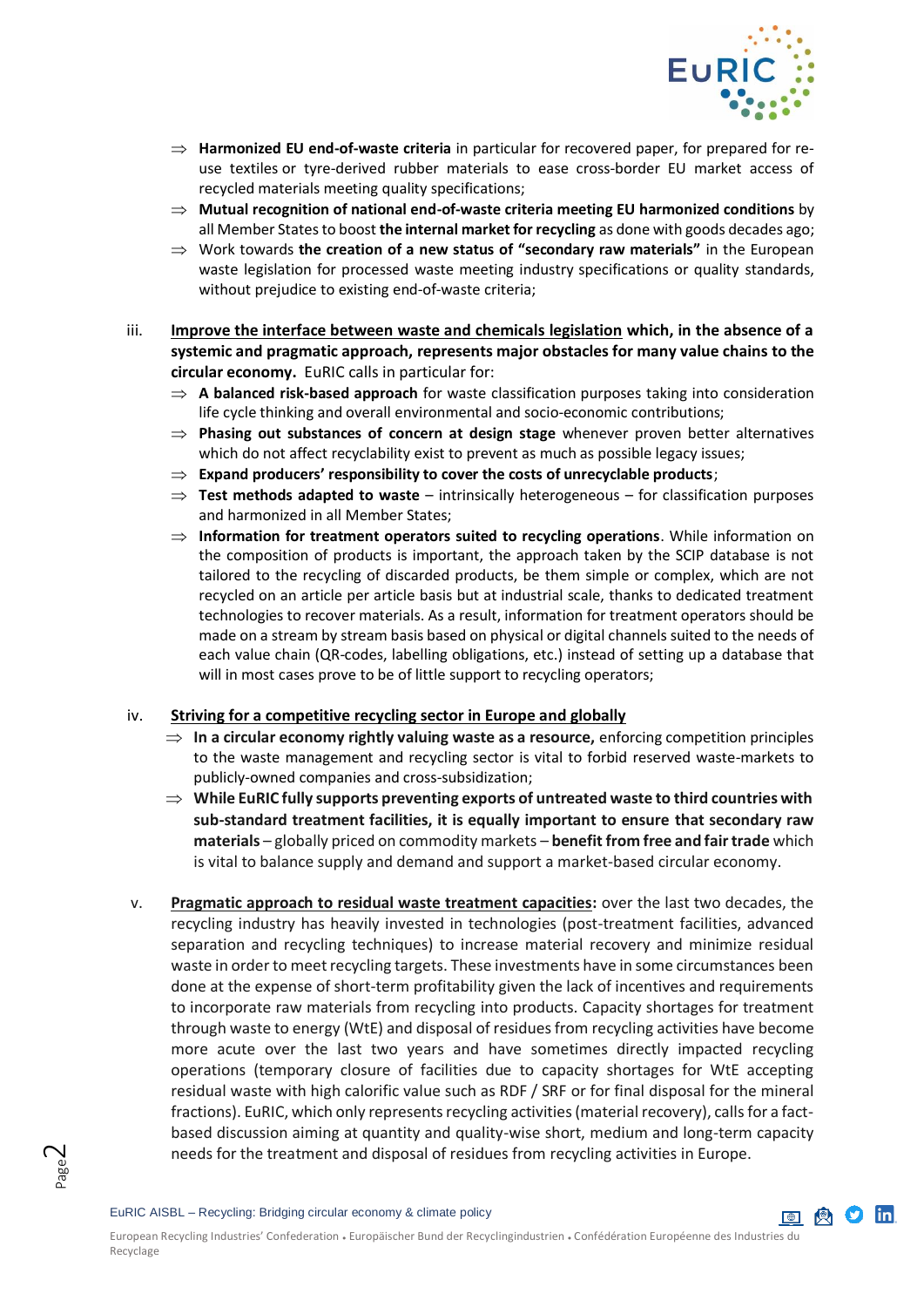

## **2. Instruments and incentives to reward recycling environmental benefits and pull the demand for recycled materials**

**Recycling is key to de-carbonise energy-intensive industries. Yet, commodity markets fail to reward these environmental benefits.**

**To quote only a few examples based on robust studies, when compared to the use of primary materials,** using steel scrap collected and processed in Europe to produce steel corresponds to the CO2 savings of the emissions from the entire automobile fleet in France, Great Britain and Belgium combined<sup>1</sup>. When it comes to plastics, recycling 1 million tons of plastics saves CO2 emissions equivalent to taking 1 million cars off the road<sup>2</sup>. Using recovered paper instead of primary materials saves 70% for paper and 77% for cardboard of the energy needed to produce new paper<sup>3</sup>. Last but not least, tyre recycling into rubber granulates saves 58,4% of CO2 when compared with end-of-life tyre's co-incineration<sup>4</sup> and can reach 95% of carbon footprint reductions when compared to those of virgin materials substituted<sup>5</sup>.

In addition, up until the Single-Use Plastics (SUP) Directive, the waste legislation was, thanks to recycling targets, primarily a market-supply type of legislation but never included any measures to pull the demand for raw materials from recycling.

**EuRIC calls for measures aiming at internalizing those benefits in prices and at pulling the demand for recycled materials into products to level the playing field with primary materials:**

a. **Market-based instruments and fiscal based-instruments (reduced VAT)** rewarding the use of recycled materials in value chains (metals, papers, plastics, textiles, tyres, etc.);

Such market-based instruments should be linked to greenhouse gas emissions' savings from recycling to bridge circular economy and climate policy. It will directly contribute to the 2050 climate-neutrality objective and can in turn allow to constantly measure  $CO<sub>2</sub>$  savings from recycling at European level, as already done in some studies made with Environmental Protection Agencies, at national level;

- b. **Mandatory green public procurement (GPP) requirements** rewarding circular products using recycled materials and easier to re-use and recycle at end-of-life stage;
- c. **Binding recycled content targets** for streams such as plastics, tyres or textiles in sectorial or future legislation (e.g. packaging, thermoplastics from automotive and electronics' sectors) to boost investments and speed up the transition to circular value chains.

## **3. Making circular product design a consistent priority**

80% of products' environmental impacts are determined at design stage. Still, the vast majority of products placed on the market are designed without any consideration for their end-of-life stage. Design for circularity is hence of paramount importance to move towards a circular economy and needs to be extended to all products' categories.

#### EuRIC AISBL – Recycling: Bridging circular economy & climate policy





-

<sup>&</sup>lt;sup>1</sup> Study of the [Fraunhofer UMSICHT for BDSV, "The future of steel scrap" 2nd edition, February](https://www.bdsv.org/fileadmin/user_upload/030-Bro-ZuSt-Eng_WEB.pdf) 2019 AND SCHROTTBONUS – [Externe Kosten und fairer Wettbewerb in den globalen Wertschöpfungsketten der](https://www.bdsv.org/unser-service/publikationen/studie-schrottbonus/)  [Stahlherstellung, Fraunhofen IMWS, Im Auftrag der BDSV, October 2019](https://www.bdsv.org/unser-service/publikationen/studie-schrottbonus/)

<sup>2</sup> [A European Strategy for Plastics in a Circular Economy, 16.1.2018 COM\(2018\) 28 final](https://eur-lex.europa.eu/legal-content/EN/TXT/?qid=1516265440535&uri=COM:2018:28:FIN) relying on the Impact Assessment of ADEME / FEDEREC on [recycling environmental benefits based on a LCA approach, April](https://presse.ademe.fr/wp-content/uploads/2017/05/FEDEREC_ACV-du-Recyclage-en-France-VF.pdfhttps:/presse.ademe.fr/wp-content/uploads/2017/05/FEDEREC_ACV-du-Recyclage-en-France-VF.pdf) 2017 <sup>3</sup> [ADEME/FEDEREC LCA quoted above.](https://presse.ademe.fr/wp-content/uploads/2017/05/FEDEREC_ACV-du-Recyclage-en-France-VF.pdfhttps:/presse.ademe.fr/wp-content/uploads/2017/05/FEDEREC_ACV-du-Recyclage-en-France-VF.pdf)

<sup>4</sup> [Comparative life cycle assessment of two options for waste tyre treatment: material recycling vs. co](https://www.genan.eu/wp-content/uploads/2017/04/LCA_Material_recycling_vs._co-incineration_in_cement_kilns.pdf)[incineration in cement kilns, By FORCE Technology, Copenhagen Resource Institute & Institut für Energie-](https://www.genan.eu/wp-content/uploads/2017/04/LCA_Material_recycling_vs._co-incineration_in_cement_kilns.pdf) und [Umweltforschung Heidelberg, 2009](https://www.genan.eu/wp-content/uploads/2017/04/LCA_Material_recycling_vs._co-incineration_in_cement_kilns.pdf)

<sup>5</sup> [Carbon Footprint of USA Rubber Tire Recycling 2007, ISRI, November 2009](https://cmshredders.com/wp-content/uploads/2017/03/FinalRubberTireRecyclingCarbonFootprint.pdf)